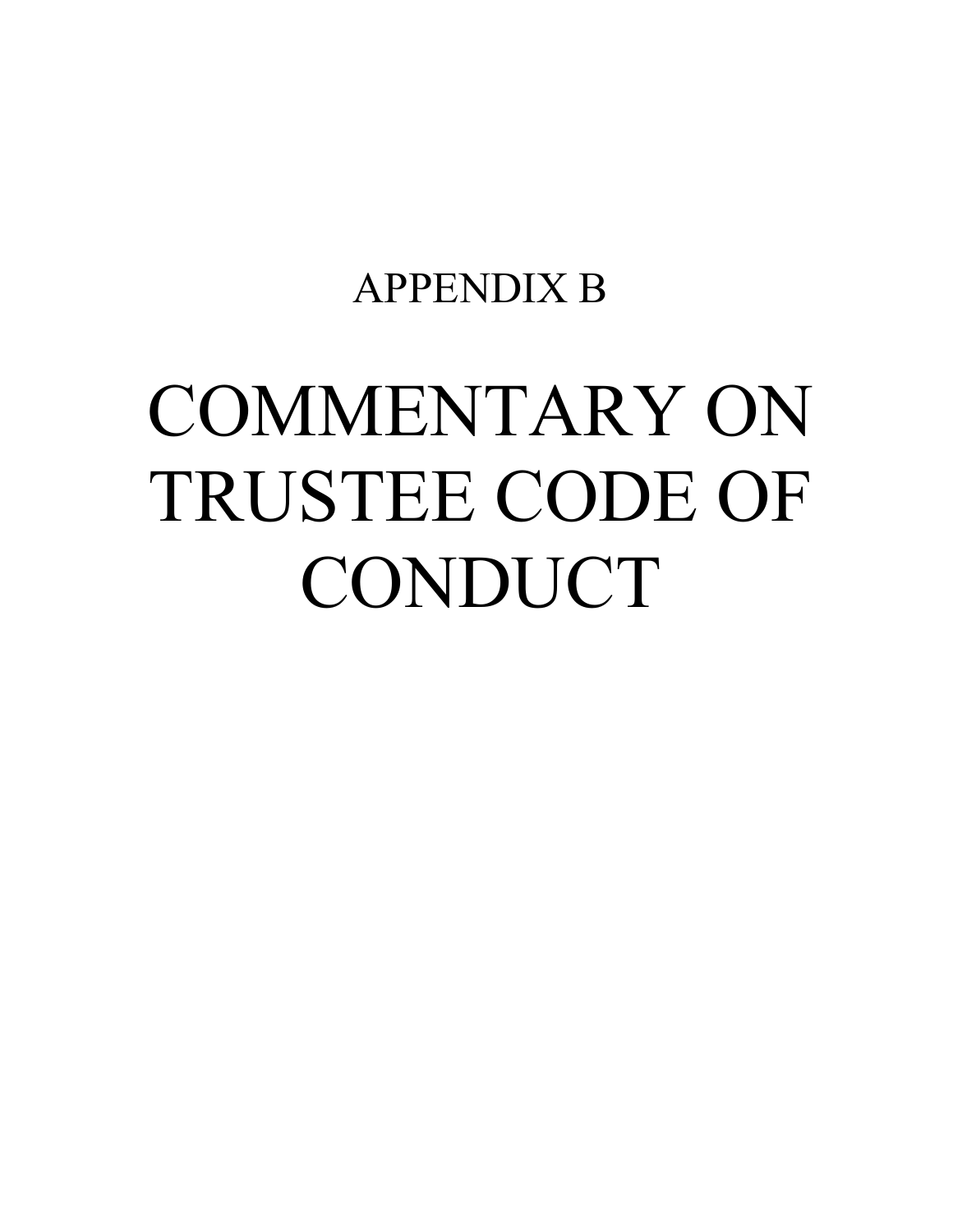| 14. Employment of a Trustee's Relatives/Family Members and Acquaintances . 11 |
|-------------------------------------------------------------------------------|
| 15. Not Undermine, Work Against the Board's Decisions  11                     |
|                                                                               |
|                                                                               |
|                                                                               |
|                                                                               |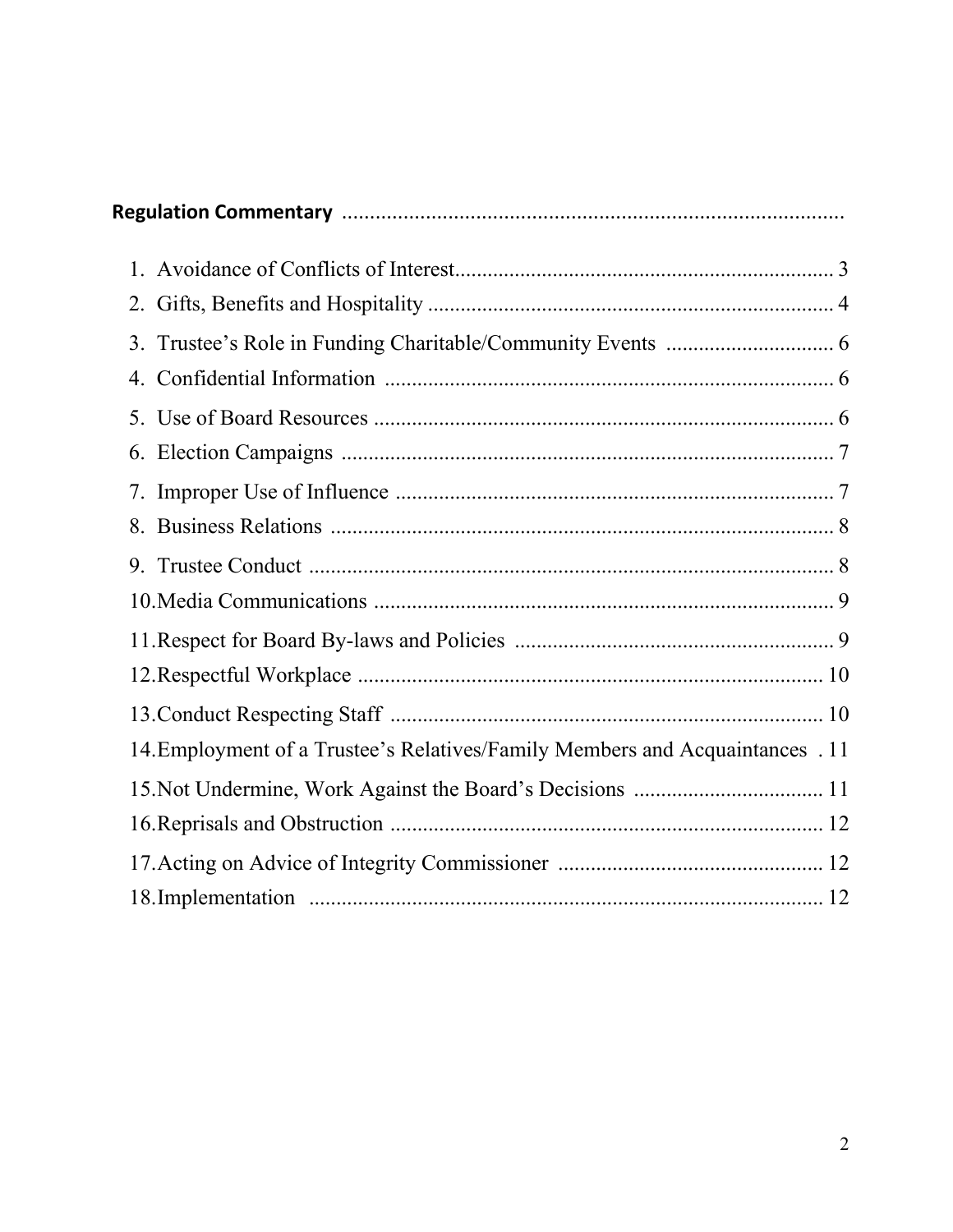## **Regulations:**

#### **1. Avoidance of Conflicts of Interest Commentary:**

#### **Sections 1 – 4 Commentary**

*Trustees should be committed to performing their functions with integrity and to avoiding the improper use of the influence of their office, and private conflicts of interest, both apparent and real. Trustees shall also not extend in the discharge of their official duties, preferential treatment to Family members, organizations or groups in which they or their Family members have a direct or indirect pecuniary interest.*

*Trustees have a common understanding that in carrying out their duties as a Trustee, they will not participate in activities that grant, or appear to grant, any special consideration, treatment or advantage to a Family member or an individual which is not available to every other individual.*

*Trustees may seek conflict of interest or other advice, in writing, from the Integrity Commissioner. Where members choose to seek external legal advice on conflict of interest or other Code of Conduct issues, these fees will not be reimbursed by the TCDSB and cannot be charged to any office account.*

*When a member, despite the existence of an interest, believes that he or she may still participate in a matter with an open mind, the public interest is best served when the Trustee is able to articulate the interest, and why the interest does not amount to a disqualifying conflict of interest.*

*Trustees must remain at arm's length when Board staff or the Board is asked to consider a matter involving a Family member or a person or organization with whom the Trustee has a real or apparent conflict of interest.*

# **Sections 5 – 9 Commentary**

*Trustees should exercise caution if accepting such positions if the organization could be seeking a benefit or preferential treatment from the Board at any time The legislative obligation is set out in the Municipal Conflict of Interest (MCIA). If the Trustee, or a family member of the Trustee, sits on a body which has a pecuniary interest in a matter before the Board (such as an application for grant, support or other contribution), that Trustee has a deemed pecuniary*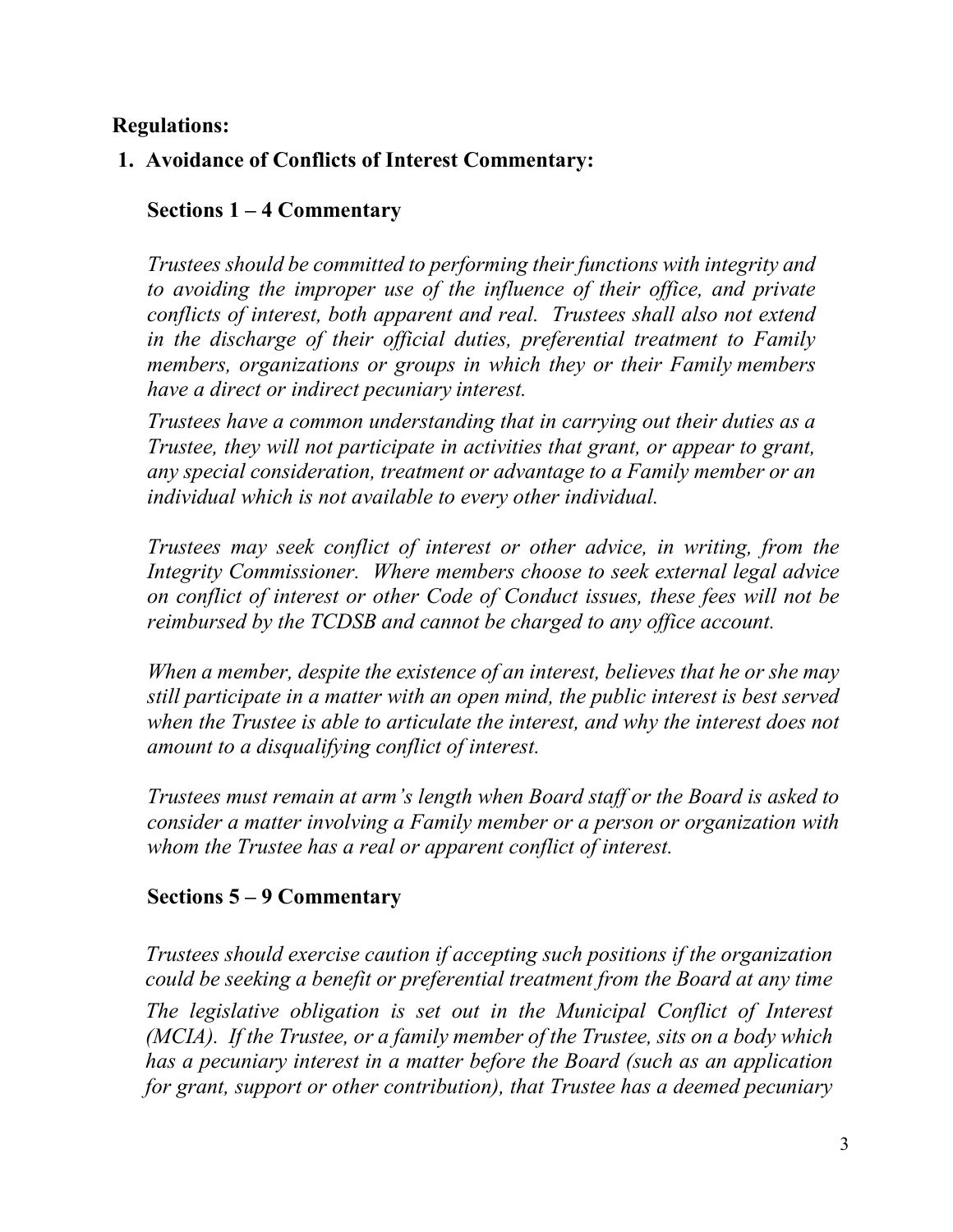*interest. The Trustee should disclose the interest and should not participate in or vote on such matter, in compliance with the obligations of s.5, MCIA.*

*The Trustee Code of Conduct captures the broader common law responsibility and requires members to avoid the appearance of favoring organizations or groups on which the Trustee's family members serve.* 

*Family members of Trustees are not precluded, or even discouraged, from serving on not-for-profit organizations or other bodies. However, where family members of Trustees serve in such a capacity, the Trustee should declare a conflict of interest whenever there is a matter for the Board consideration in which the not-for-profit organization or body has a pecuniary interest.*

# **2. Gifts, Benefits and Hospitality Commentary:**

*Gifts and benefits are often received by elected officials in the course of their duties and attendance at public functions is expected and is considered part of their role. Business-related entertainment and gift-giving can be a token of respect and admiration for the elected official, but can also be seen as an instrument of influence and manipulation. The object of this regulation is to provide transparency around the receipt of incidental gifts and benefits and to establish a threshold where the total value could be perceived as potentially influencing a decision.*

*The practical problems that nominal gifts and benefits create require a Trustee Code of Conduct that provides clarity and transparency. Personal integrity and sound business practices require that relationships with developers, vendors, contractors or others doing business with the Board be such that no Trustee is perceived as showing favouritism or bias toward the giver. There will never be a perfect solution.*

*Each Trustee is individually accountable to the public and is encouraged to keep a list of all gifts and benefits received from individuals, firms or associations, with estimated values, for review by the Integrity Commissioner in the event of a complaint.*

*Use of real estate or significant assets or facilities (i.e. a vehicle, office, vacation property or club membership) at a reduced rate or at no cost is not an acceptable gift or benefit. The purpose of the Code is not to prohibit Trustees from accepting all invitations to socialize at a vacation property with personal friends who are in no way associated with the business of the TCDSB.*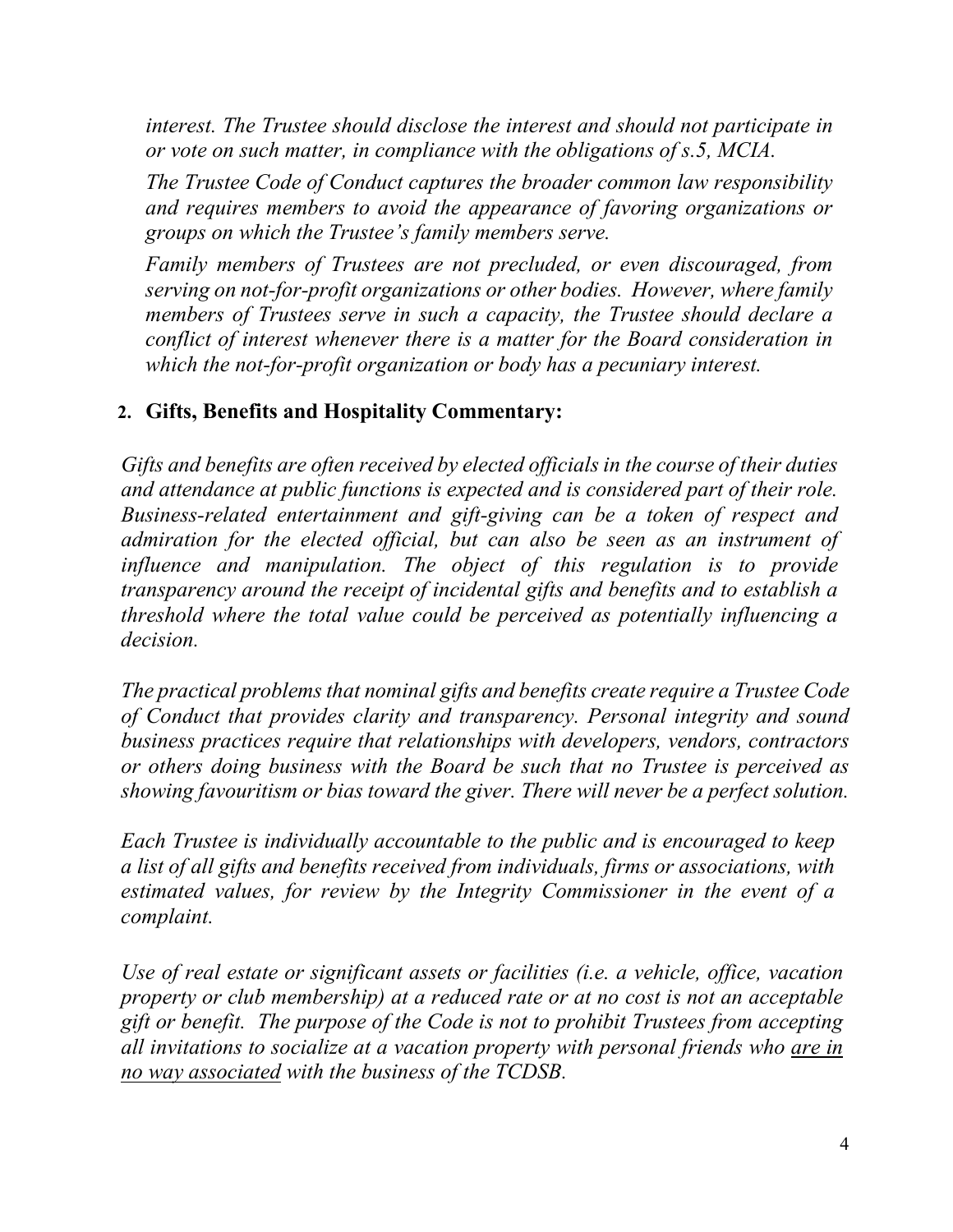*Proper caution and diligence must however be exercised when a social function occurs within close proximity to the individual having an issue before the Board or staff for approval. It is always prudent to consult with the Integrity Commissioner before accepting or attending at any such engagements. Any doubts about the propriety of a gift should be resolved in favour of not accepting it or not keeping it. It may be helpful to consult with the Integrity Commissioner when a Trustee chooses to decline a gift as well as when a recipient may opt to keep a gift.*

*An invitation to attend a function with a developer or supplier could be seen as allowing the giver an opportunity to influence the elected official. Such invitations should only be accepted if the invitation is within the scope of permissible gifts and benefits, meaning that Trustees should not consistently accept invitations from the same individual or corporation and should avoid any appearance of favouritism*.

*An invitation to attend a fund-raising gala, provided the Trustee is not consistently attending such events as a guest of the same individual or corporation, is also part of the responsibilities of holding public office. Where a Trustee is uncertain in regard to whether an invitation is or is not appropriate, it may be prudent to consult with the Integrity Commissioner before attending any such event.*

*Regular invitations to lunch or dinner with persons who are considered friends of Trustees is acceptable in situations where the Trustee pays their portion of the meal expense and treats it as a personal expense, meaning a claim is not made under the Trustee Services and Expenditures Policy T.17. Proper caution and diligence not to discuss matters before the Board for a decision must be exercised at all times. When in doubt it is prudent to consult with the Integrity Commissioner.*

# **3. Trustee's Role in Funding Charitable/Community Events Commentary:**

*By virtue of the office, Trustees will be called upon to assist various charities, service clubs and other non-profits as well as community associations, by accepting an honourary role in the organization, lending their name or support to it or assisting in fundraising. Transparency and accountability are best achieved in today's era by encouraging contributors to make donations to such organizations on-line through a website or where that is not possible through a cheque made payable directly to the organization. Cash should never be accepted.*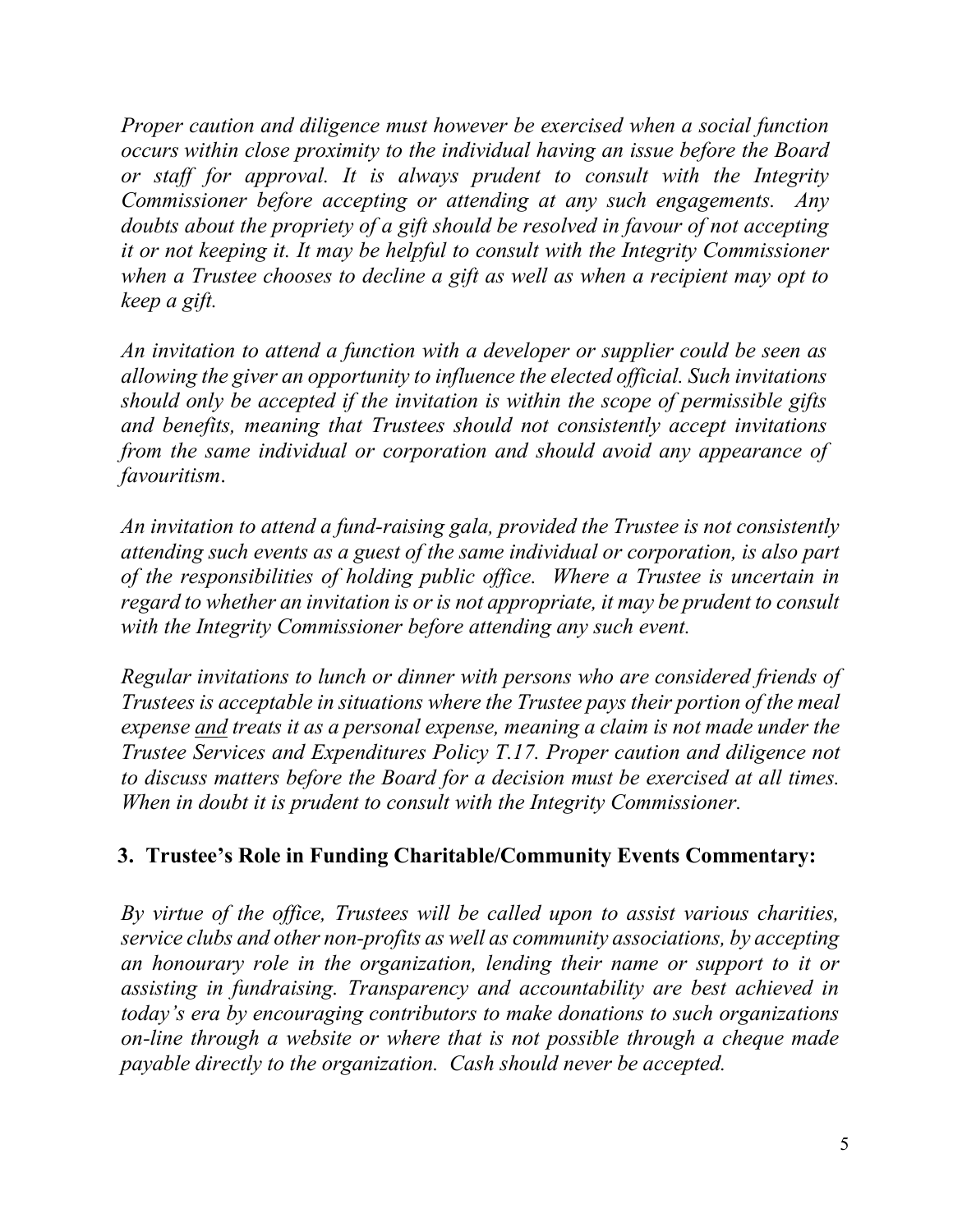# **4. Confidential Information Commentary:**

*Confidential Information includes information in the possession of, or received in confidence by, the TCDSB that the TCDSB is either prohibited from disclosing, or is required to refuse to disclose, under the Municipal Freedom of Information and Protection of Privacy Act ("MFIPPA"), or any other legislation.*

*MFIPPA restricts or prohibits disclosure of information received in confidence from third parties of a corporate, commercial, scientific or technical nature, information that is personal, and information that is subject to solicitor-client privilege.*

*The Education Act allows information that concerns personnel, labour relations, litigation, property acquisitions and security of the property of the Board, and matters authorized in other legislation including MFIPPA, to remain confidential. For the purposes of the Trustee Code of Conduct, "confidential information" includes this type of information.*

*As elected officials, Trustees will receive highly sensitive and confidential information concerning residents who need their assistance. This is consistent with the nature of the Trustees' duties Constituency records that are at all times under the control of the Trustee and are not subject to* MFIPPA.

*Where it is clear that a communication was not made in a confidential manner (i.e. copied to others, or made in the presence of others) or the manner of communication undermines the validity of labelling it "Confidential", such communication will not be given any higher level of confidentiality than any other communication. The words "Privileged", "Confidential" or "Private" will not be understood to preclude the appropriate sharing of the communication for the limited purpose of reviewing, responding or looking into the subject-matter of the communication.*

# **5. Use of Board Resources Commentary:**

*Trustees, by virtue of their position, have access to a wide variety of property, equipment, services and supplies to assist them in the conduct of their Board duties as public officials.*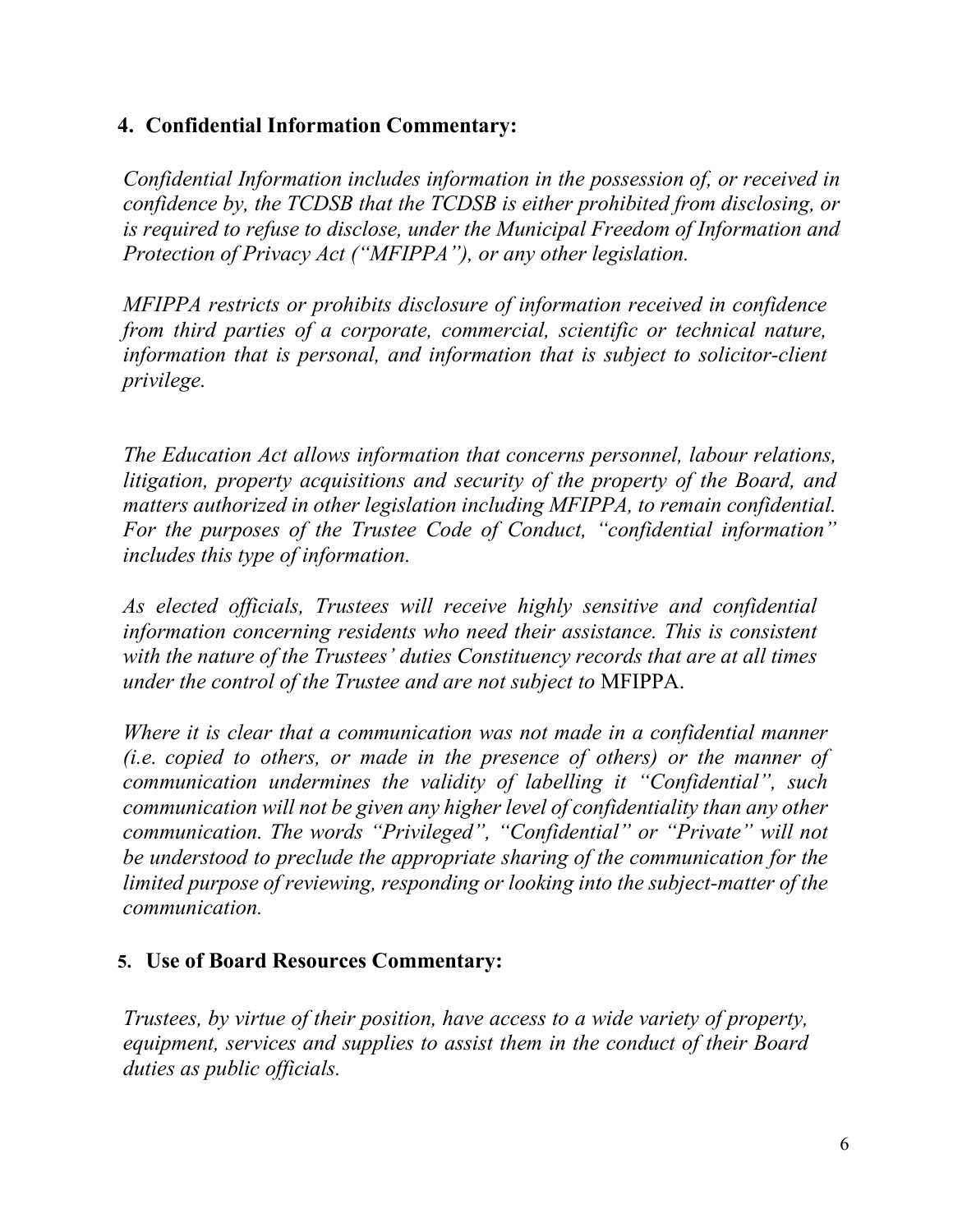*Trustees are held to a higher standard of behaviour and conduct and therefore should not use TCDSB property for any purpose other than for carrying out their official duties. For clarity, this Regulation is intended to prohibit the use of Board resources for purposes such as running a home business. It is not intended to prohibit occasional personal use, but it should be subject to practical limitations.*

*Careful attention should be given to the provisions of the Board's Trustee Services and Expenditures Policy T.17 which identifies allowable expenses. During election campaigns, the provisions of Regulations 6 and 7 will apply.*

# **6. Election Campaigns Commentary:**

*Staff should not interpret or provide advice to Trustees regarding the requirements placed on candidates for municipal office.*

*Trustees should not authorize any event that could be perceived as the TCDSB providing them with an advantage over other candidates. It is the personal responsibility of Trustees to ensure that any use of facilities or the services of staff are carried out in accordance with applicable legislation. Staff are not responsible for monitoring and advising Trustees or any other candidates, in this regard.*

# **7. Improper Use of Influence Commentary:**

*Examples of prohibited conduct are the use of one's status as a Trustee to improperly influence the decision of another person to the private advantage of oneself, or one's Family member, or friends. This would include attempts to secure preferential treatment beyond activities in which Trustees normally engage on behalf of their constituents as part of their official duties. Also prohibited is the holding out of the prospect or promise of a future advantage through a Trustee's supposed influence within the Board in return for present actions or inaction.*

*Contact with members of tribunals appointed by the Board on any case might be viewed as attempts to intimidate the tribunal member. Generally, Trustees should not take part in the proceedings of any other tribunal where the Board is a party unless such participation is approved by the Integrity Commissioner.*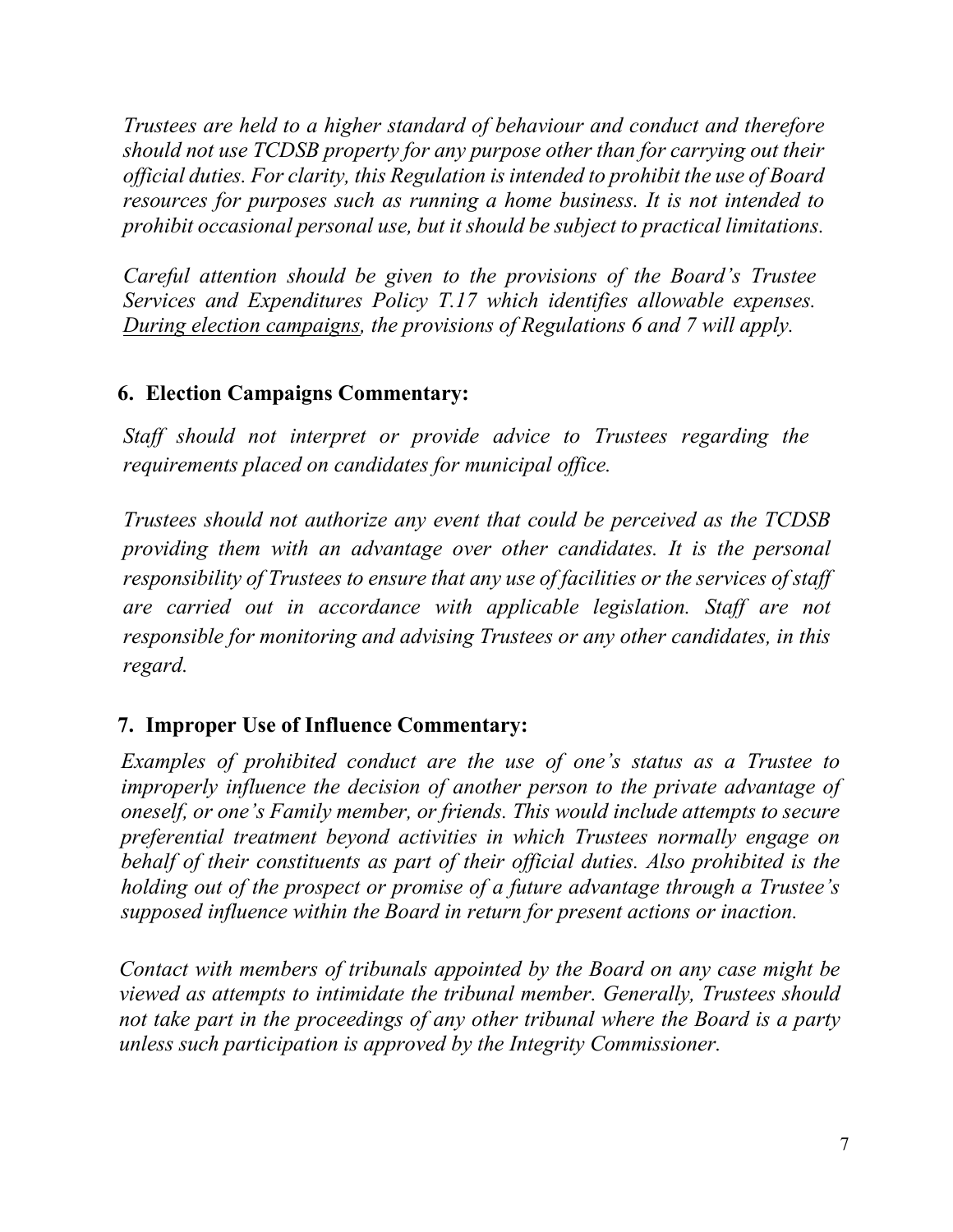#### **8. Business Relations Commentary:**

*No Commentary* 

# **9. Trustee Conduct Commentary:**

**Section 1 – 2** 

*Trustees recognize the importance of cooperation and strive to create an atmosphere during Board and committee meetings that is conducive to solving the issues before the Board, listening to various points of view and using respectful language and behaviour in relation to all of those in attendance.*

*Various statutes, the Board's Operating By-law and decisions by courts and quasijudicial tribunals and the Information and Privacy Commission, establish when the Board can discuss issues in closed session. Transparency requires that the Board apply these regulations narrowly so as to best ensure that decisions are held in public session as often as possible.*

*Unless prohibited by law, Trustees should clearly identify to the public how a decision was reached and the rationale for so doing.*

# **Section 3**

*Individual Trustees are appointed to committees, agencies, boards and commissions based on their various backgrounds and their ability to contribute to matters before them, bringing their expertise and experience. Trustees should not be absent from the Board or committee meetings, or from those of agencies, boards and commissions to which they are appointed without reasonable justification (for example, illness of the Trustee, family circumstance, or other Board business) for more than three consecutive scheduled meetings or on a regular basis.*

# **Section 4**

*As leaders in the community, Trustees are held to a higher standard of behaviour and conduct, and accordingly their behaviour should be exemplary.*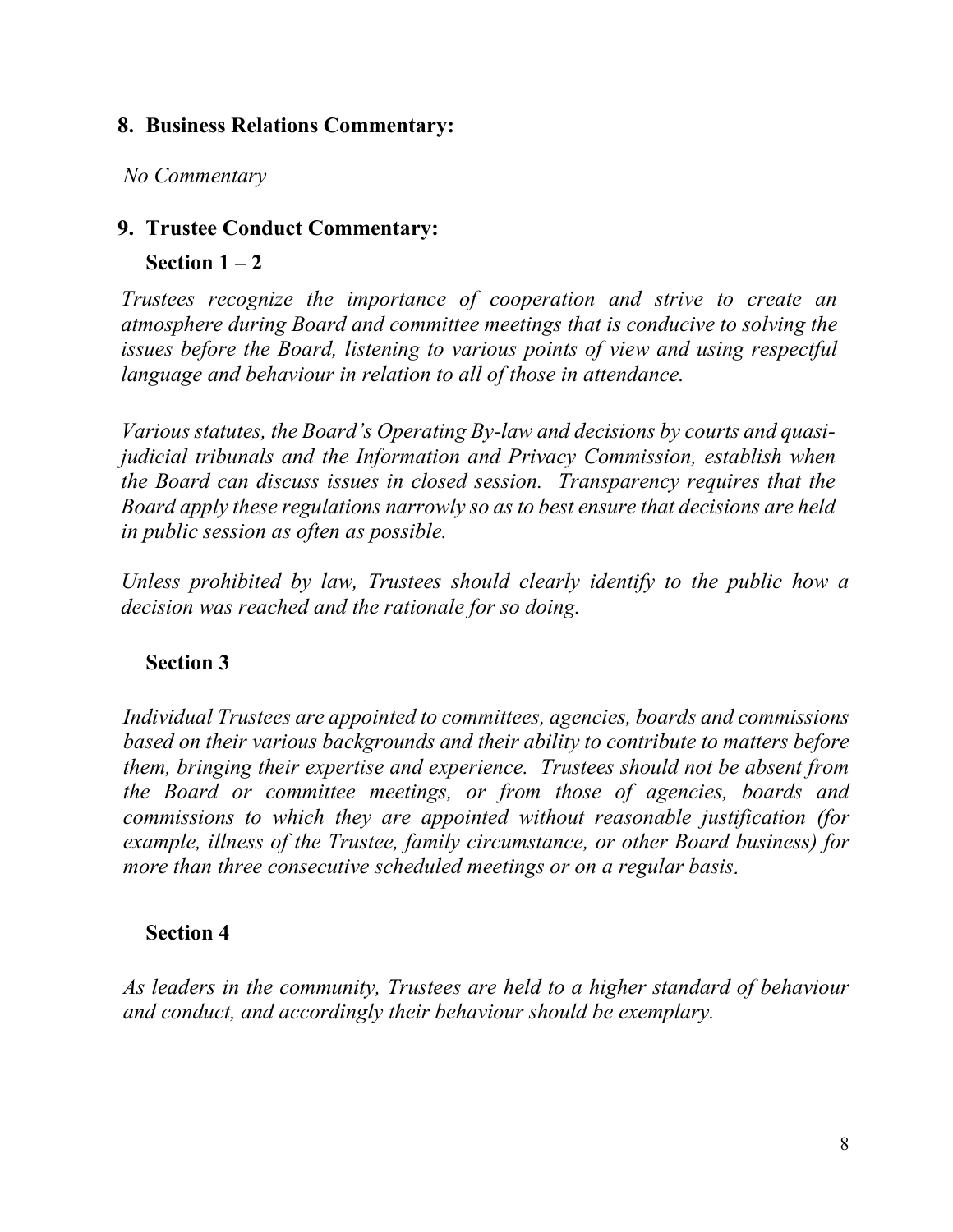## **10. Media Communications Commentary:**

*A Trustee may state that he/she did not support a decision, or voted against the decision. A Trustee should refrain from making disparaging comments about other Trustees or about the Board's processes and decisions.*

*When communicating with the media, a Trustee should at all times refrain from speculating or reflecting upon the motives of other Trustees in respect of their actions as a Trustee.*

*While openness in government is critical, governments also must respect confidentiality when a matter must remain, at least for a period of time, confidential. Breaches of confidentiality by Trustees erodes public confidence.*

*While Trustees are encouraged to actively participate in vigorous debate, Trustees should understand that they are part of a democratically elected representative body and should not engage in social media as if they are outsiders. In this regard, caution should be exercised when blogging, posting, tweeting, re-posting and linking to posts using social media, whether the member is using a personal account or a Board account.* 

*Trustees who post blogs should recognize that the Canadian Association of Journalists has identified the ethical conflict faced by journalists holding elected public office. It is recognized that there may be an irreconcilable conflict in carrying out both roles at the same time.* 

*While social media can be an excellent tool for communicating quickly with constituents and sharing ideas and obtaining input, social media can breed incivility that generally is avoided in face-to-face interactions. In a world where a transitory comment can become part of the permanent record, Trustees should exercise restraint in reacting too quickly, or promoting the social media posts of others whose views may be disparaging of the Board's decisions or another Trustee's perspectives.* 

#### **11.Respect for Board By-laws and Policies Commentary:**

*A Trustee must not encourage disobedience of a Board decision or by-law in responding to a member of the public, as this undermines confidence in the Board and in the Rules of Law.*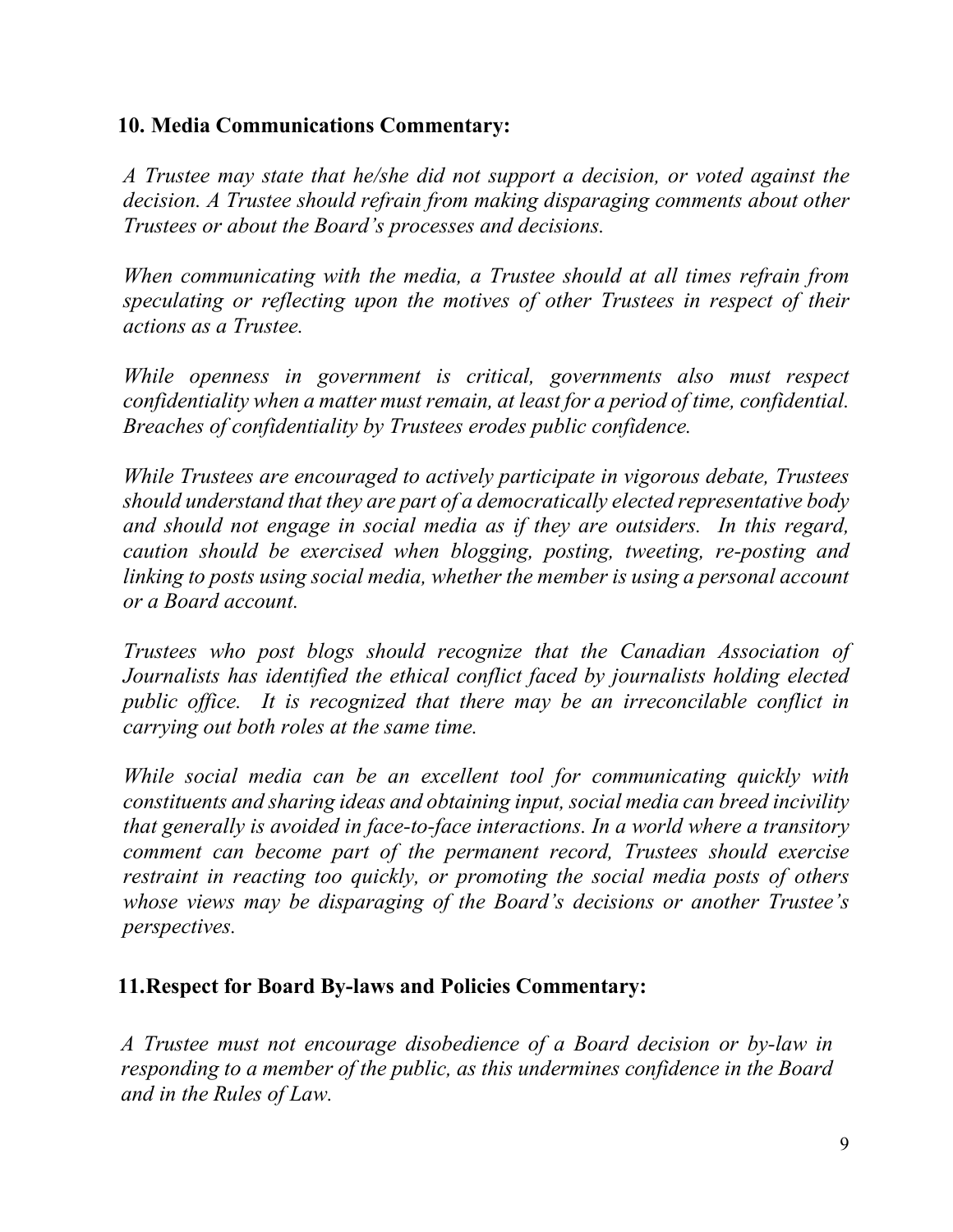*Trustees are required to observe the policies and procedures established by the Board at all times, and are directed to pay special attention to, and comply strictly with, the Board's Operating By-law and Trustee Services and Expenditures Policy T.17. In exceptional circumstances, a Trustee may request the Board grant an exemption from any policy.*

# **12.Respectful Workplace Commentary:**

*It is the policy of Board of Trustees that all persons be treated fairly in the workplace in an environment free of discrimination or personal and sexual harassment.*

*The Board's Harassment and Discrimination Policy H.M.14 ensures a safe and respectful workplace environment and provides for the appropriate management of any occurrences of harassment and discrimination as those terms are defined in the policy.*

*The Board's Harassment and Discrimination Policy H.M.14 applies equally to members of staff and Trustees. It will provide guidance to the Integrity Commissioner when a complaint is received involving a Trustee.*

# **13.Conduct Respecting Staff Commentary:**

*Under the direction of the Director of Education, staff serve the Board as a whole, and the combined interests of all Trustees as evidenced through the decisions of the Board. Only the Board as a whole has the authority to approve budget, policy, committee processes and other matters.*

*Accordingly, Trustees shall direct requests outside of the Board-approved budget, process or policy, to the Director of Education or directly to the Board.*

*In practical terms, there are distinct and specialized roles carried out by the Board as a whole and by the Trustees when performing their other roles. The key requirements of these roles include dealing with constituents and the general public, participating as committee members and as chairs of committees, and participating as Board representatives on agencies, boards, commissions and other bodies. Similarly, there are distinct and specialized roles expected of Board staff in both the carrying out of their responsibilities and in dealing with the Board. Staff are expected to provide information to Trustees that they are entitled to.*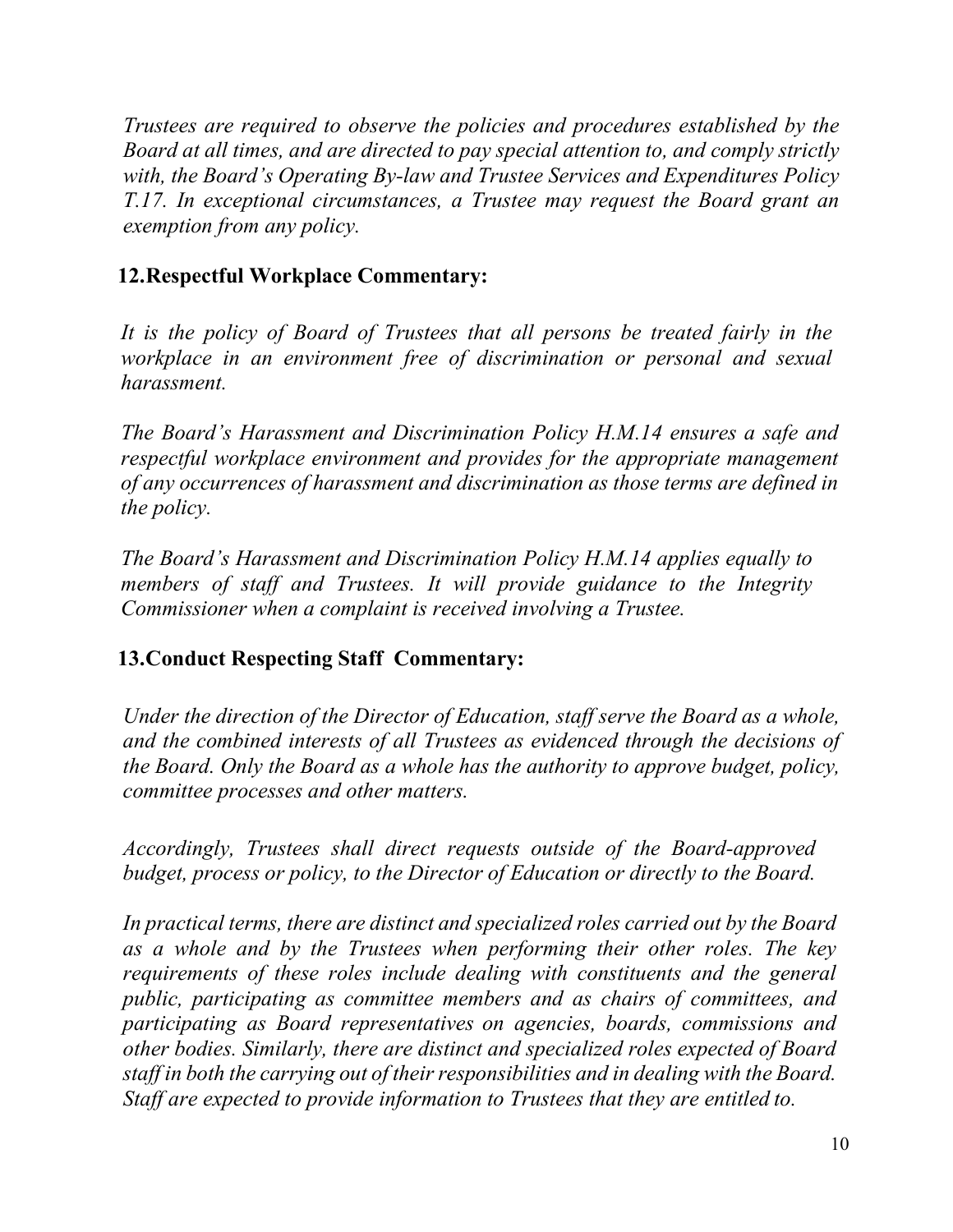*Board staff are accountable to the Director of Education who is accountable to the Board. Sometimes the line between staff duties and activities that are political in nature is not clear. Trustees must respect the difference between the two in making requests of staff.*

*Trustees should expect a high quality of advice from staff based on political neutrality and objectivity irrespective of party politics, the loyalty of persons in power, or their personal opinions.*

*the Board's Harassment and Discrimination Policy H.M.14 , Code of Conduct Policy S.S.09 applies to Trustees. Staff and Trustees are entitled to be treated with respect and dignity in the workplace.*

*It is inappropriate for a Trustee to attempt to influence staff to circumvent normal processes, or overlook deficiencies in an operational matter. It is also inappropriate for Trustees to involve themselves in matters of administration or departmental management which fall within the jurisdiction of the Director of Education. Any such attempts may be reported to the Integrity Commissioner.*

#### **14. Employment of a Trustee's Relatives/Family Members and Acquaintances Commentary:**

*If a Family member of a Trustee is an applicant for employment with the Board or is a candidate for promotion or transfer, the Family member will proceed through the usual selection process pursuant to the Board's hiring policies, with no special consideration.*

# **15.Not Undermine, Work Against the Board's Decisions Commentary: Section 1**

*The role of elected officials, once a Board decision is made, is to support the implementation of that decision, not to work against its implementation, publicly or behind the scenes. the Board decisions are arrived at following discussion and debate, reflecting the democratic process. Trustees are expected to engage in debate with their fellow the Board members through the democratic process of government. However, once the Board has made its decision, Trustees must recognize that decision as the duly considered decision of the Board. As members of that body, Trustees who do not agree with the decision - are not to engage in activities that seek to challenge or undermine that decision.*